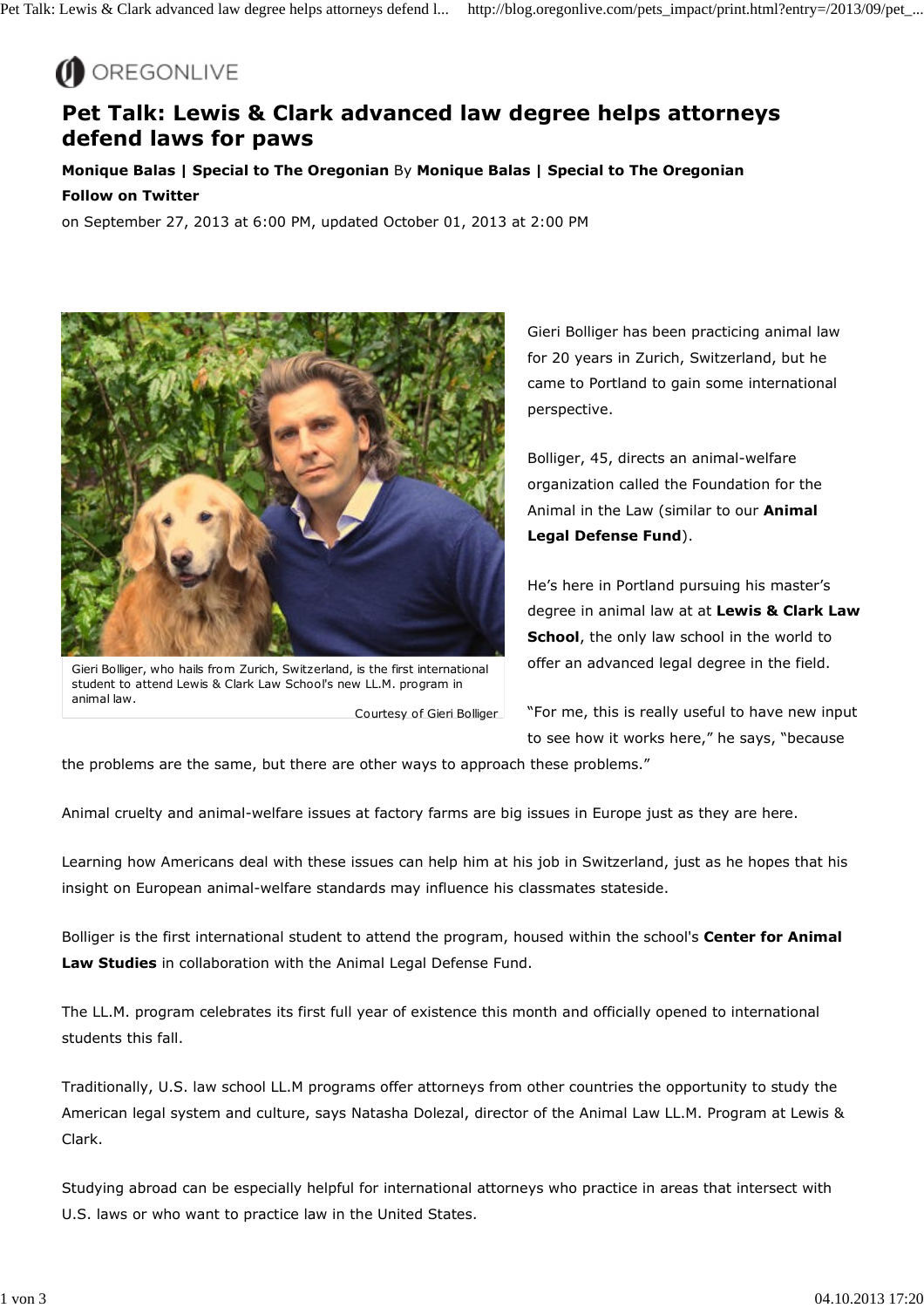Since animal law is one of the fastest-growing areas of law both nationally and worldwide, it made sense to open the program to people from other countries.

"As the field develops and grows, we recognize the importance of understanding animal law at the global level," Dolezal says. "We want to help our students develop the skills to speak and cooperate on an international level."

There are 147 law schools in the U.S. and Canada that have offered at least one course in animal law, according to the Animal Legal Defense Fund. In 1998, only about eight law schools offered animal law classes.

The universities of Basel and Barcelona now offer a doctoral and master's program, respectively, but no other school offers a specialized advanced law degree in the field.

Many of the animal-law LL.M. students at Lewis & Clark have been out of law school anywhere from two to 20 years and are practicing in other areas of the field.

"They've been working for firms and practicing in civil litigation or insurance defense, and they're not satisfied," Dolezal says.

They include students like Sarah Cruse, a former defense litigation attorney who practiced law for five years in Chicago before joining the inaugural class last fall.



Courtesy of Sarah Cruse Sarah Cruse at a field trip to Out to Pasture Sanctuary in Estacada.

Now, instead of focusing on insurance defense or medical malpractice suits, she'll apply her abilities to research, write and advocate for farm-animal welfare and wildlife issues.

"I had wanted to continue being an attorney but go into a different direction," says Cruse, 36. "This was a way to continue use my skills as an attorney but also pursue my passion."

Cruse is currently doing an internship with the **ASPCA** in Washington, D.C.

She spoke while en route to New Jersey, where she'll join a campaign working to override Gov. Chris Christie's veto of a bill that would ban confinement of pregnant pigs in gestation crates.

Other students enter the Master's program directly after earning their law degree, which is required in order to pursue an LL.M.

These students may have attended law schools that offered few or no animal-law courses.

With more than 30 courses focusing on animal law, Lewis & Clark's program boasts the most comprehensive